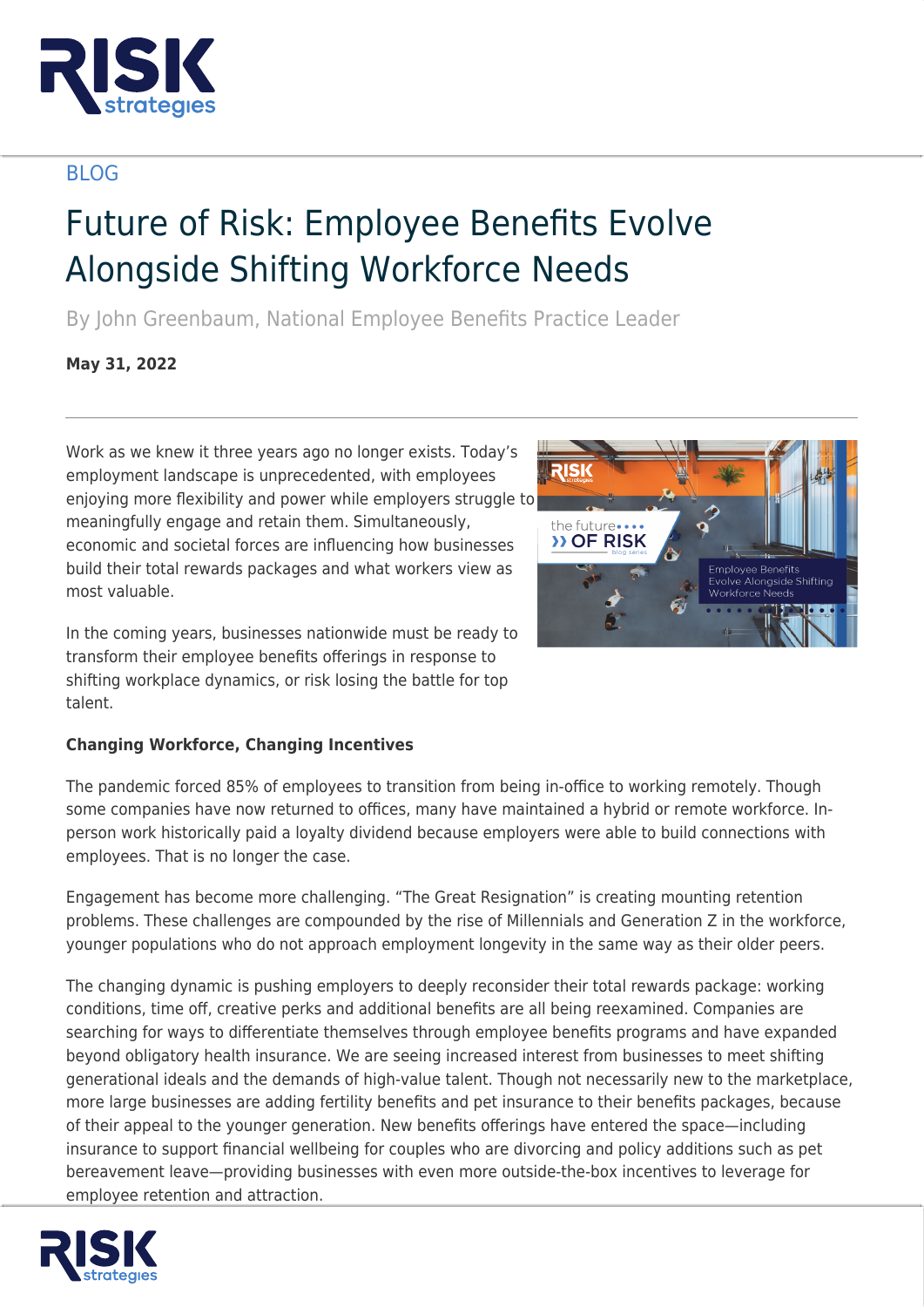

Employers must work to understand what is most valuable to their employees and structure incentives to accommodate their workforce. This includes adapting to the communication preferences of younger employees, providing fully digital and mobile delivery methods, and understanding the varying insurance coverage needs for multiple generations.

#### **Behavioral Health Concerns Grow, Telehealth Rises**

The pandemic both exacerbated and shined a spotlight on the pressing behavioral and mental health needs of employees across the country. This continues to be a substantial issue that employers must address. Many businesses recognize this need and are focused on providing employees and their dependents with quality behavioral health care.

However, due to the national rise in people seeking behavioral health care and the attendant shortage of providers, it is becoming more difficult to find professionals who are willing to accept new patients or work with an insurance system.

To combat this, telehealth options have significantly expanded, especially in the field of behavioral health. As recently as three years ago remote health care services were prohibited in several states. Now, fueled by the crucial need for virtual health care support during the pandemic, legislators have come around and relaxed longstanding objections. Telehealth has become the predominant delivery system for mental and behavioral health treatment and is frequently being used by other types of care providers as well.

This shift towards telehealth represents a substantial change in the health care delivery system and has made access to care far easier. Several telehealth and virtual health care startups have entered the market in the last few years, expanding more rapidly during the pandemic. The influx of options has provided support not just for behavioral health, but also for dental care, physical therapy, and more.

To further support employee wellbeing, some businesses have also begun offering meditation app subscriptions as a part of their total rewards package. Employers understand that by supporting workers' mental health and enabling them to be happier and more fulfilled, they are developing a more productive workforce. In the future, behavioral health access will be more widespread and central to employee benefits packages.

### **Economic Worries Fuel Cost Sensitivity, New Strategies**

Employers and financial managers fear that a recession is on the horizon. Combined with unprecedented inflation, this is influencing the way they are looking at benefits packages and potential cost increases. Employers know that they need to provide access to top-quality medical benefits, but a worrisome economic environment is increasing sensitivity to medical benefits costs overall, especially due to the rising costs of specialty drugs. For drugs like Zolgensma, a gene therapy medication used to treat spinal muscular atrophy, pharmaceutical manufacturers are charging over \$2 million dollars per treatment, and health plans are under pressure to cover these costs. This becomes a large expense for employers to bear. An increase in the value of catastrophic claims and the volume of high-cost specialty drugs are leading to significant increases in medical costs.

To effectively manage these costs, employers should work with their benefits broker or consultant to develop strategies that mitigate risks without sacrificing the quality of care. Some major companies are